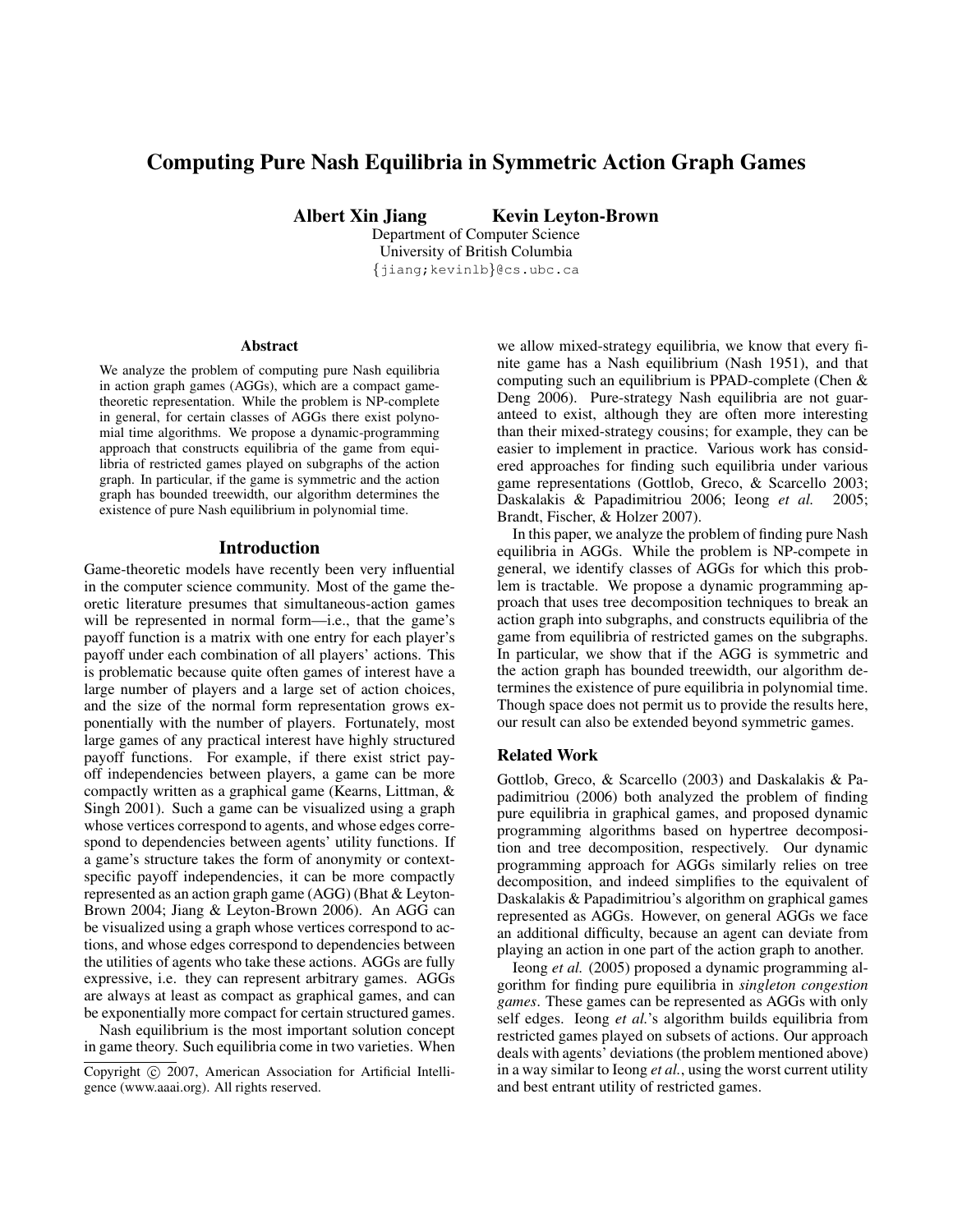# Action Graph Games

Definition 1. *An action graph game (AGG) is a tuple*  $\langle N, S, (S, E), u \rangle$ *, where* 

- $N = \{1, \ldots, n\}$  *is the set of agents,*
- $S = \prod_{i \in N} S_i$  is the set of action profiles, where  $\prod$  is the Cartesian product and  $S_i$  is agent *i*'s set of actions. We *denote by*  $s_i \in S_i$  *one of agent i's actions, and*  $s \in S$  *an action profile.*
- *Agents' action sets may partially or completely overlap.* S is the set of distinct actions. In other words,  $S_i \subseteq S$  for *all i*, and  $S = \bigcup_{i \in N} S_i$ .
- $G \equiv (S, E)$  *is the action graph, a directed graph with* S *as the set of vertices. We say* s 0 *is a* neighbor *of* s *if*  $(s', s) \in E$ *. Let*  $\nu(s)$  *denote the set of neighbors of s, i.e.*  $\nu(s) \equiv \{s' \in S | (s', s) \in E\}$ . Let  $\Delta$  *denote the set of* configurations *of agents over actions. A configuration*  $D ∈ \Delta$  *is an* |S|-tuple of integers  $(D[s])_{s \in S}$ *, where*  $D[s]$ *specifies the number of agents that chose action*  $s \in S$ *. For a subset of actions*  $X \subset S$ *, let*  $D[X]$  *denote the restriction of* D *over* X, *i.e.*  $D[X] = (D[s])_{s \in X}$ *. Similarly, let* ∆[X] *denote the set of restricted configurations over* X*.*
- *u* is a |S|-tuple  $(u^s)_{s \in S}$ , where each  $u^s : \Delta[\nu(s)] \mapsto \mathbb{R}$ *is the utility function for s. Semantically,*  $u^{s}(D[\nu(s)])$ *is the utility of an agent who chose action* s*, when the configuration over*  $\nu(s)$  *is*  $D[\nu(s)]$ *.*

Let  $U$  be the set of distinct utilities of the game Γ. For notational convenience, let  $u_i(\mathbf{s})$  denote agent *i*'s utility under action profile s, i.e.  $u_i(\mathbf{s}) = u^{s_i}(D[\nu(s_i)])$  where  $\forall x \in \nu(s_i)$ ,  $D[x] = |\{j \in N | s_j = x\}|$ . Let  $s_{-i}$  denote the tuple of actions for agents other than  $i$ .

Intuitively, AGGs capture two types of structure in games:

- 1. Shared actions capture the game's *anonymity* structure: agent i's utility depends only on her action  $s_i$  and the configuration (i.e. number of players that play each action), but not on the identities of the players.
- 2. The (lack of) edges between nodes in the action graph expresses *context-specific independencies* of utilities of the game:  $\forall i \in N$ , if i chose action  $s \in S$ , then i's utility depends only on the configuration over the neighborhood of s. In other words, the configuration over actions not in  $\nu(s)$  does not affect *i*'s utility.

Definition 2. *An AGG is* symmetric *if all players have identical action sets, i.e. if*  $S_i = S$  *for all i.* 

Note that in a symmetric AGG, all agents have the same utility functions, i.e., a symmetric AGG represents a *symmetric game*, in which all agents are identical.

Definition 3. *An AGG is* k*-symmetric if there exists a partition*  $\{N_1, \ldots, N_k\}$  *of* N *such that for all*  $l \in \{1, \ldots, k\}$ *, for*  $all \ i, j \in N_l, S_i = S_j.$ 

Intuitively,  $k$ -symmetric AGGs represent games having  $k$ classes of agents; agents within each class are identical.

The following are several properties of the AGG representation. Due to space constraints we omit the proofs of these facts and refer the readers to (Jiang & Leyton-Brown 2006).

Figure 1: Action graph for the road game with  $m = 8$ .

- AGGs are fully expressive: any game can be represented as an AGG.
- Symmetric AGGs can represent arbitrary symmetric games.
- As with other game representations, the size of an AGG representation is dominated by the size of its utility functions. For all AGGs  $\Gamma$ , let  $||\Gamma|| \equiv \sum_{s \in S} |\Delta|\nu(s)|$  denote the number of utility values the representation stores, then  $||\Gamma|| \leq |S| \binom{n-1+Z}{\mathcal{I}} \equiv |S| \frac{(n-1+Z)!}{(n-1)! \mathcal{I}!}$  $\frac{(n-1+L)!}{(n-1)!}$ , where  $\mathcal{I} \equiv$  $\max_{s \in S} |\nu(s)|$  is the maximum in-degree of the action graph G. If  $\mathcal{I}$  is bounded by a constant,  $||\Gamma|| = O(|S|n^{\mathcal{I}})$ .
- Any graphical game can be encoded as an AGG in which all action sets are disjoint. The transformation takes polynomial time and the resulting AGG has the same space complexity as the graphical game. The converse is not true: for certain AGGs, the equivalent graphical games are exponentially larger. In particular, for any symmetric AGG with at least one edge in its action graph, the equivalent graphical game is a clique and its size is no better than the normal form.

Example 1. *Suppose each of* n *agents is interested in opening a business, and can choose to locate in any block along either side of a road of length* m*. Multiple agents can choose the same block. Agent* i*'s payoff depends on the number of agents who chose the same block as he did, as well as the numbers of agents who chose each of the adjacent blocks of land. This game can be compactly represented as a symmetric AGG, whose action graph is illustrated in Figure 1.*

Notice that each node has at most four incoming edges, regardless of the length of the road  $m$ . Thus for all  $m$ , The AGG representation of a road game with length  $m$  stores only  $O(|S|n^4) = O(2mn^4)$  payoffs. Also notice that any pair of agents can potentially affect each other's payoffs by choosing adjacent locations. This means that the graphical game representation of this game is a clique, and its space complexity is the same as that of the normal form (exponential in  $n$ ).

#### Complexity of Finding Pure Equilibria

*An action profile*  $s \in S$  *is a* pure Nash equilibrium *of the*  $\mathit{game} \; \Gamma \; \mathit{if} \; \mathit{for} \; \mathit{all} \; \mathit{i} \; \in \; N, \; \mathit{for} \; \mathit{all} \; \mathit{s}'_i \; \in \; \mathit{S}_i, \; \mathit{u}_i(s_i, s_{-i}) \; \geq$  $u_i(s'_i, s_{-i}).$ 

Intuitively, in a pure Nash equilibrium no agent can profitably deviate from her chosen action. An obvious algorithm for finding pure equilibria of a game is to check every possible action profile. This algorithm runs in linear time in the normal form representation of the game. However, since AGGs can be exponentially more compact than the normal form, the running time of this algorithm is worst-case exponential in the size of the AGG. Indeed, the problem becomes NP-complete when the input is an AGG.

Theorem 1. *The problem of determining whether a pure Nash equilibrium exists in an AGG is NP-complete.*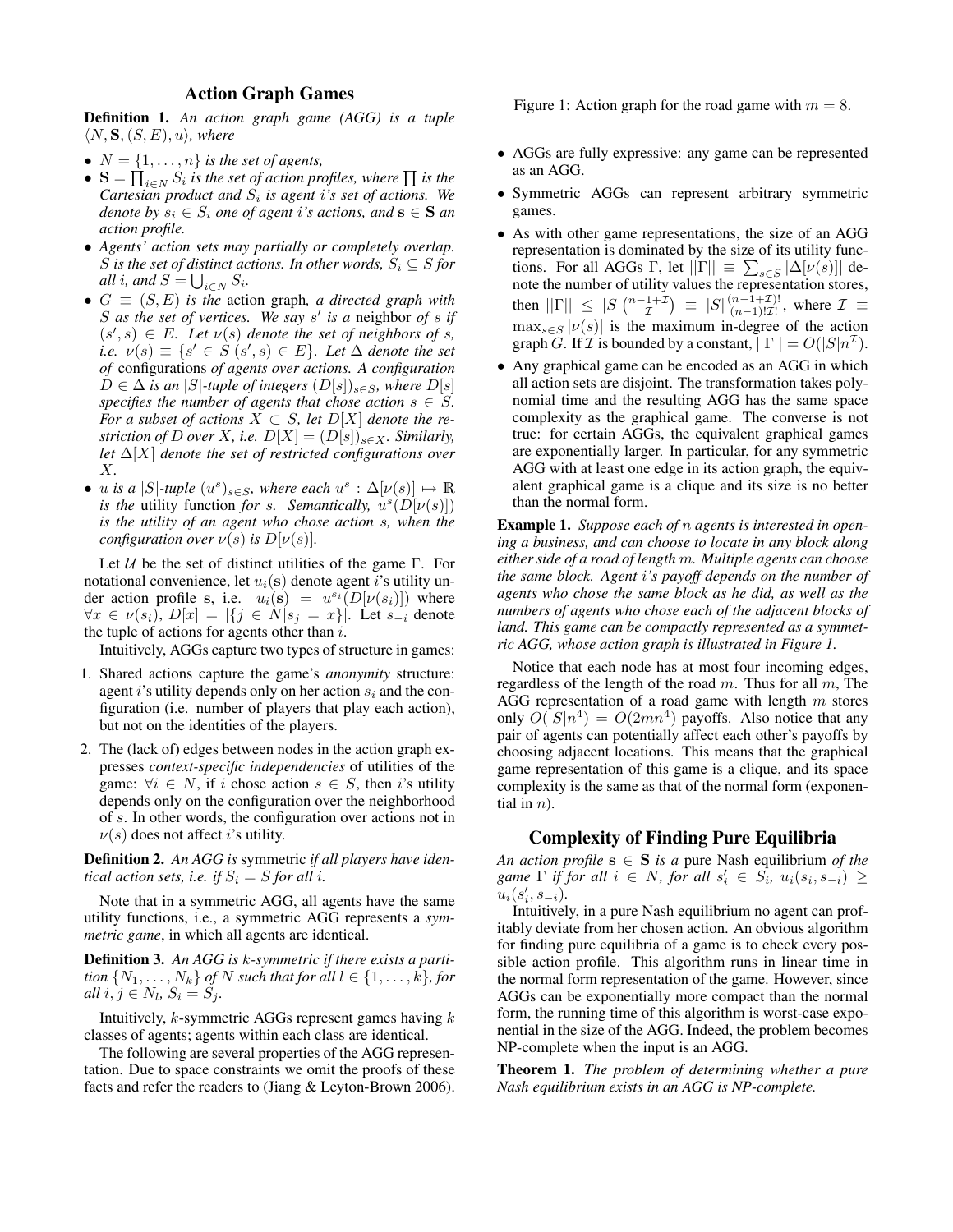*Proof Sketch.* It is straightforward to see that the problem is in NP, because given a pure strategy profile it takes polynomial time to verify whether it is a Nash equilibrium. NPhardness follows from the fact that any graphical game can be transformed (in poly-time) to an equivalent AGG of the same space complexity, and the fact that the problem of determining the existence of pure equilibrium in graphical games is NP-hard (Gottlob, Greco, & Scarcello 2003).  $\Box$ 

Indeed, the problem remains hard even if we restrict the games to be symmetric. The proof<sup>1</sup> (a reduction from 3SAT) is omitted due to space constraints.

Theorem 2. *The problem of determining whether a pure Nash equilibrium exists in a symmetric AGG is NPcomplete, even when the in-degree of the action graph is at most 3.*

Now we look at classes of AGGs in which  $|S|$ , the number of action nodes, is bounded by some constant. We show that in this case, the problem of finding pure equilibria can be solved in polynomial time. While this is a very restricted class of AGGs, we will use the results of this subsection as building blocks for our dynamic programming approach to solve more complex AGGs.

We first look at symmetric AGGs. The following Lemma allows us to consider only the configurations instead of all the pure strategy profiles.

Lemma 3. *Suppose* Γ *is a symmetric AGG. If* s *and* s 0 *induce the same configuration, then* s *is a pure equilibrium of* Γ *iff* s 0 *is a pure equilibrium of* Γ*.*

We say a configuration D is a pure equilibrium of  $\Gamma$  if its corresponding pure strategies are pure equilibria. Given a configuration  $D$ , we can check whether it is a pure equilibrium in polynomial time.

Theorem 4. *The problem of determining whether a pure Nash equilibrium exists in a symmetric AGG with bounded*  $|S|$  *is in P.* 

*Proof.* A polynomial algorithm is to check all configurations. Since  $|S|$  is bounded, the number of configurations  $\binom{n+|S|-1}{|S|-1} = O(n^{|S|-1})$  is polynomial.  $\Box$ 

This can be easily extended to k-symmetric AGGs.

Definition 5. *Suppose* Γ *is a* k*-symmetric AGG with the* partition  $\{N_1, \ldots, N_k\}$  and the corresponding set of dis*tinct action sets*  $\{S^1, \ldots, S^k\}$ . Then given a pure strat*egy profile* s*, its corresponding* k-configuration *is a tuple*  $(D_l)_{1 \leq l \leq k}$  where  $D_l$  is the configuration over  $S^l$  induced *by the players in*  $N_l$ . In other words, for all  $s \in S^l$ ,  $D_l[s] = |\{i \in N_l | s_i = s\}|.$ 

Just as configurations capture all relevant information about pure strategy profiles in symmetric games, kconfigurations capture all relevant information about pure strategy profiles in  $k$ -symmetric games. Thus we can determine the existence of pure equilibrium by checking all  $k$ -configurations. When  $k$  is bounded by a constant, there are polynomial number of  $k$ -configurations.

Lemma 5. *The problem of determining whether a pure Nash equilibrium exists in a* k*-symmetric AGG with bounded* |S| *and bounded* k *is in* P*.*

*Proof.* A polynomial algorithm is to check all  $k$ configurations. Since |S| is bounded, for each  $l \in$  $\{1,\ldots,k\}$  the number of distinct  $D_l$  is  $\binom{|N_l|+|S^l|-1}{|S^l|-1}$  $|S^{l}|$ -1 $|S^{l}$  =  $|S^{l}$  $O(|N_l|^{|S^l|-1})$ Therefore the number of distinct  $k$ configurations is  $O(n^{k(|S|-1)})$ , which is polynomial when  $k$  is bounded. For each  $k$ -configuration, checking whether it is a Nash equilibrium takes polynomial time. Therefore the algorithm runs in polynomial time.  $\Box$ 

Now consider the full class of AGGs with bounded  $|S|$ . Interestingly, our problem is remains easy to solve.

Theorem 6. *The problem of determining whether a pure Nash equilibrium exists in an arbitrary AGG with bounded*  $|S|$  *is in P.* 

*Proof.* Any AGG  $\Gamma$  is k-symmetric by definition, where k is the number of distinct action sets. Since  $S_i \subseteq S$  for all i, the number of distinct nonempty action sets is at most  $2^{|S|}$  – 2. Since  $|S|$  is bounded by a constant, there are a bounded number of distinct action sets. Thus  $\Gamma$  is k-symmetric with bounded  $k$ , and Lemma 5 applies.  $\Box$ 

## Dynamic Programming

We now consider classes of AGGs in which  $|S|$  is not bounded. Whereas enumerating the configurations works well for AGGs with bounded  $|S|$ , this approach is less effective in the general case with unbounded  $|S|$ : in a symmetric AGG, the number of configurations over S is  $\binom{n+|S|-1}{|S|-1}$ , which is superpolynomial in  $||\Gamma||$  when  $\mathcal I$  is bounded.

Our approach is to use dynamic programming to construct pure equilibria of the game from pure equilibria of games restricted to parts of the action graph. While the NPcompleteness results from the previous section imply that our approach is unlikely to be tractable for all AGGs, we identify classes of AGGs for which our approach does yield a polynomial algorithm.

For a set of actions  $R \subset S$ , let  $G_R$  be the action graph  $G = (S, E)$  restricted to the action nodes R. Formally,  $G_R \equiv (R, \{ (s, t) \in E | s \in R, t \in R \}).$ 

For a set of actions  $X \subset S$ , define  $\nu(X) \equiv \{s \in S \setminus \}$  $X|\exists x \in X$  such that  $(s, x) \in E$ : the set of actions not in  $X$  that are neighbors of some action in  $X$ . Also define  $\nu(\overline{X}) \equiv \{x \in X | \exists s \in S \setminus X \text{ such that } (x, s) \in E\},\$ of actions in  $X$  that are neighbors of some action not in  $X$ . Let  $\rho(X) \equiv \nu(X) \cup \nu(X)$ . Given a configuration  $D[X]$ , let  $\#D[X] \equiv \sum_{x \in X} D[x].$ 

Given a pure strategy profile  $s = (s_1, \ldots, s_n)$  and a set of actions  $R \subset S$ , the *restricted strategy profile*  $\mathbf{s}|_R$  is a tuple  $(N', \mathbf{s}_{N'})$  where  $N' = \{i \in N | s_i \in R\}$  is the set of players that chose actions in R and  $s_{N'} = (s_i)_{i \in N'}$  is the tuple of their actions.

<sup>&</sup>lt;sup>1</sup>The proof is based on unpublished personal communications with Vincent Conitzer.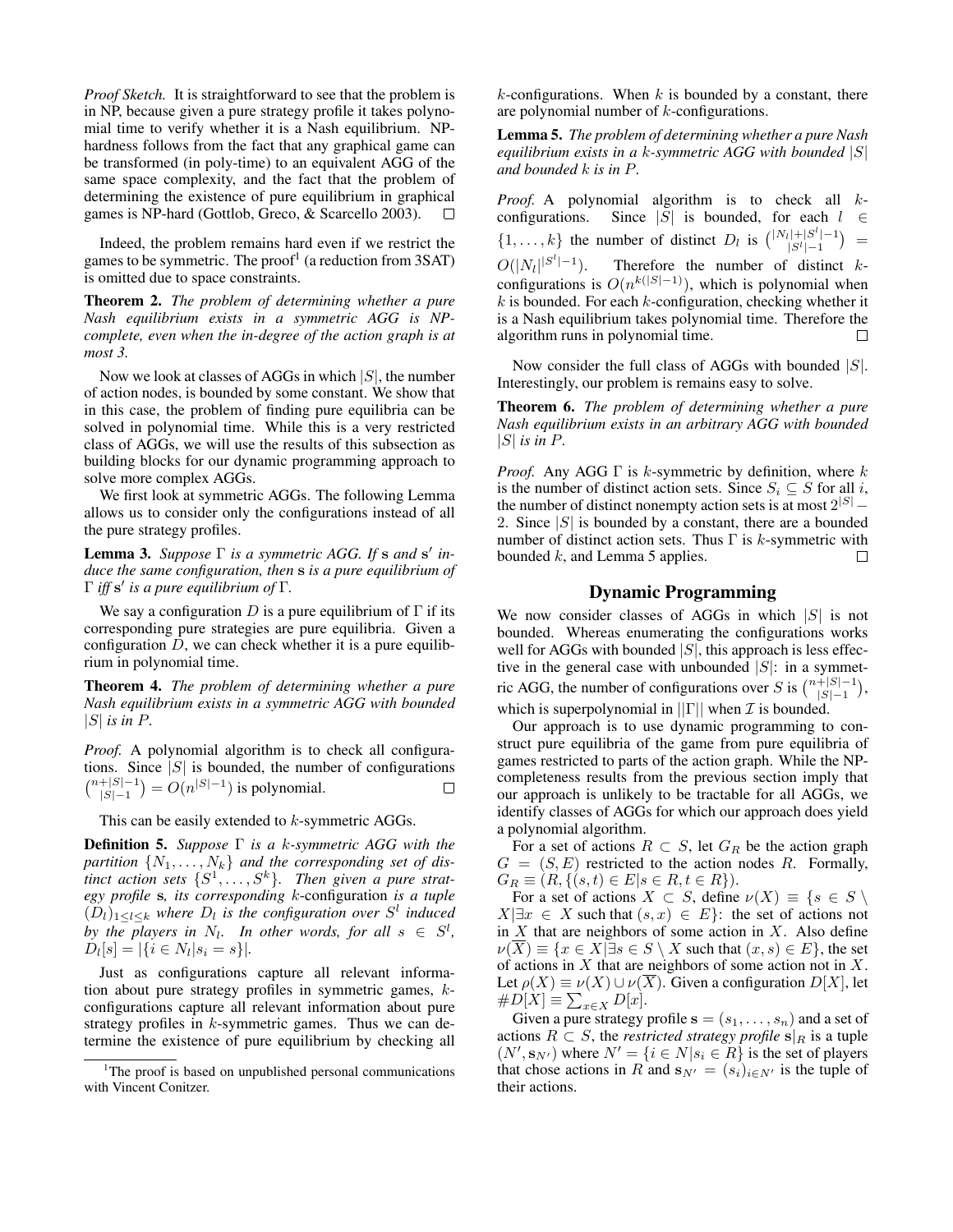Now we introduce the concept of a *restricted game* on  $R \subset S$ , which intuitively is the game played by a subset  $N' \subseteq N$  of players when we "restrict" them to the subgraph  $G_R$ , i.e. require them to choose their actions from R. Of course, the utility functions of this restricted game are not defined until we specify a configuration on  $\nu(R)$ .

**Definition 6.** *Given an AGG* Γ, *a set of actions*  $R \subset S$ *, a configuration*  $D[\nu(R)]$  *and*  $N' \subseteq N$ *, we define the* restricted game  $\Gamma(N', R, D[\nu(\hat{R})])$  *to be an AGG with the set* N' *of players and with* G<sup>R</sup> *as the action graph. For each player*  $i \in N'$ , her action set is  $S_i' = S_i \cap R$ *. Each action*  $s \in R$ *has the utility function*  $u^s|_{D[\nu(R)]}$ *, which is the same as*  $u^s$ *as defined in* Γ *except that the configuration of nodes outside* R is assigned by  $D[\nu(R)]$ . Formally,  $\Gamma(N', R, D[\nu(R)]) =$  $\left\langle N', \prod_{i \in N'} (S_i \cap R), G_R, (u^s|_{D[\nu(R)]})_{s \in R} \right\rangle$ .

It is easy to see that a pure equilibrium on  $\Gamma$  induces a pure equilibrium on the game restricted to  $G_R$ .

Lemma 7. *Suppose* s *is a pure equilibrium of* Γ*, and its restricted profile on*  $R \subset S$  *is*  $\mathbf{s} | \mathbf{R} = (N', \mathbf{s}_{N'})$ *. Then*  $\mathbf{s}_{N'}$  *is a pure equilibrium of the restricted game*  $\Gamma(N',R,D[\nu(R)])$ *, where* D *is the configuration induced by* s*.*

We want to use equilibria of restricted games as building blocks to construct equilibria of the entire game. Of course, a restricted game on  $R \subset S$  is not well-defined until we specify  $D[\nu(R)]$ . Thus we define a *partial solution*, which describes a restricted game as well as a pure equilibrium of it, as follows.

**Definition 7.** *For*  $R \subset S$ , *a* partial solution *on*  $R$  *is a re*stricted strategy profile on  $R\cup \nu(R)$ ,  $\mathbf{s}|_{R\cup \nu(R)}$ , such that its *restriction on*  $R$ ,  $\mathbf{s}|_R = (N', \mathbf{s}_{N'})$ , *is a pure equilibrium of the restricted game*  $\Gamma(N', R, D[\nu(R)])$ *.* 

We say a partial solution  $s|_{R\cup \nu(R)}$  can be *extended* if there exists a pure strategy profile  $s^*$  such that  $s^*$  is a pure equilibrium of  $\Gamma$  and  $\mathbf{s}^*|_{R\cup\nu(R)} = \mathbf{s}|_{R\cup\nu(R)}$ .

In order to combine partial solutions to form a partial solution on a larger subgraph, we need to make sure that the result is a valid restricted strategy profile. We say two partial solutions  $s'|_X$  and  $s''|_Y$  are *consistent* if there exists a pure strategy profile s such that  $s|_X = s'|_X$  and  $s|_Y = s''|_Y$ . It is straightforward to see that two partial solutions  $\mathbf{s}'|_{X} = (N', \mathbf{s}'_{N'})$  and  $\mathbf{s}''|_{Y} = (N'', \mathbf{s}''_{N''})$  are consistent iff for all  $i \in N' \cap N''$ ,  $s_i' = s_i''$ .

However, if we simply combine two consistent partial solutions that describe equilibria of restricted games on two disjoint sets  $X, Y \in S$ , the result would not necessarily induce an equilibrium of the restricted game on  $X \cup Y$ . This is because an agent who was playing an action in  $X$  might profitably deviate by playing an action in  $Y$ , and vice versa.

We could deal with this problem by keeping track of all pure equilibria of each restricted game, and determine caseby-case whether two equilibria can be combined (by checking whether agents could profitably deviate from one restricted game to the other). But as we combine the restricted games to form larger restricted games and eventually the unrestricted game on the entire action graph  $G$ , the number of equilibria we would have to store could grow exponentially.

Perhaps we don't need to keep track of all partial solutions. Imagine we had a function ch that summarized them, i.e. it mapped each partial solution to a *characteristic* from a finite set  $C$  which is smaller than the set of partial solutions. For this characteristic function to be useful, it need to be *equilibrium-preserving*, defined as follows.

**Definition 8.** *For*  $X \subset S$ , a function ch() *that maps partial solutions to their characteristics is* equilibriumpreserving *if for all pairs of partial solutions*  $\mathbf{s}|_X$ ,  $\mathbf{s}'|_X$ ,  $\hat{f}$  *ch*(s|x) = *ch*(s<sup>'</sup>|x) *then* (s|x *can be extended*)  $\Leftrightarrow$  $(s'|_X \text{ can be extended}).$ 

Intuitively, an equilibrium-preserving characteristic function ch() induces a partition of the set of partial solutions into equivalence classes. All partial solutions with the same characteristic behave the same way, so we only need to consider the set of all distinct characteristics. For  $X \subset S$ , we define  $A_X \subset C$  to be the set of characteristics of partial solutions on X. Formally,  $A_X$  =  ${\rm \{ch(s|_{X\cup \nu(X)}) \quad | \quad s|_{X\cup \nu(X)} \text{ is a partial solution on } X\}}.$ 

Given such a function ch, a dynamic-programming algorithm for determining the existence of pure equilibria of  $\Gamma$ is:

- 1. Partition S into  $\mathcal{X} = \{X_1, \ldots, X_m\}$  such that the size of each  $X_i$  is bounded by a constant.
- 2. For each  $X_i \in \mathcal{X}$ , compute  $A_{X_i}$ , the set of characteristics of partial solutions on  $X_i$ .
- 3. While  $|\mathcal{X}| \geq 2$ :
- (a) Take  $X, Y \in \mathcal{X}$ . Remove them from  $\mathcal{X}$ .
- (b) Compute  $A_{X\cup Y}$  from  $A_X$  and  $A_Y$ .
- (c) Add  $X \cup Y$  to X.
- 4. Now  $X$  has only one member,  $S$ .
- 5. Return TRUE iff  $A<sub>S</sub>$  is not empty.

Since a partial solution on  $S$  is by definition a pure equilibrium of Γ, there exists a pure equilibrium of Γ if and only if  $A<sub>S</sub>$  is not empty. For this algorithm to run in polynomial time, the function ch() must satisfy the following properties:

- **Property 1:** At all times during the algorithm, for all  $X \in$  $X$ , the size of  $A_X$  is polynomial. This is necessary since all restricted strategy profiles could potentially be partial solutions, and so  $A_X$  could potentially be the set of all possible characteristics for X.
- **Property 2:** For each  $X_i$  of bounded size,  $A_{X_i}$  can be computed in polynomial time.
- **Property 3:**  $A_{X\cup Y}$  can be computed from  $A_X$  and  $A_Y$  in polynomial time.

The NP-Completeness results from the previous section imply that we will not find a ch() that satisfies the above for general AGGs unless P=NP. Nevertheless, in the following sections we show that for certain classes of AGGs there exist ch()'s that do satisfy the above properties, meaning that our dynamic programming algorithm determines the existence of pure Nash equilibrium in polynomial time for those classes of AGGs.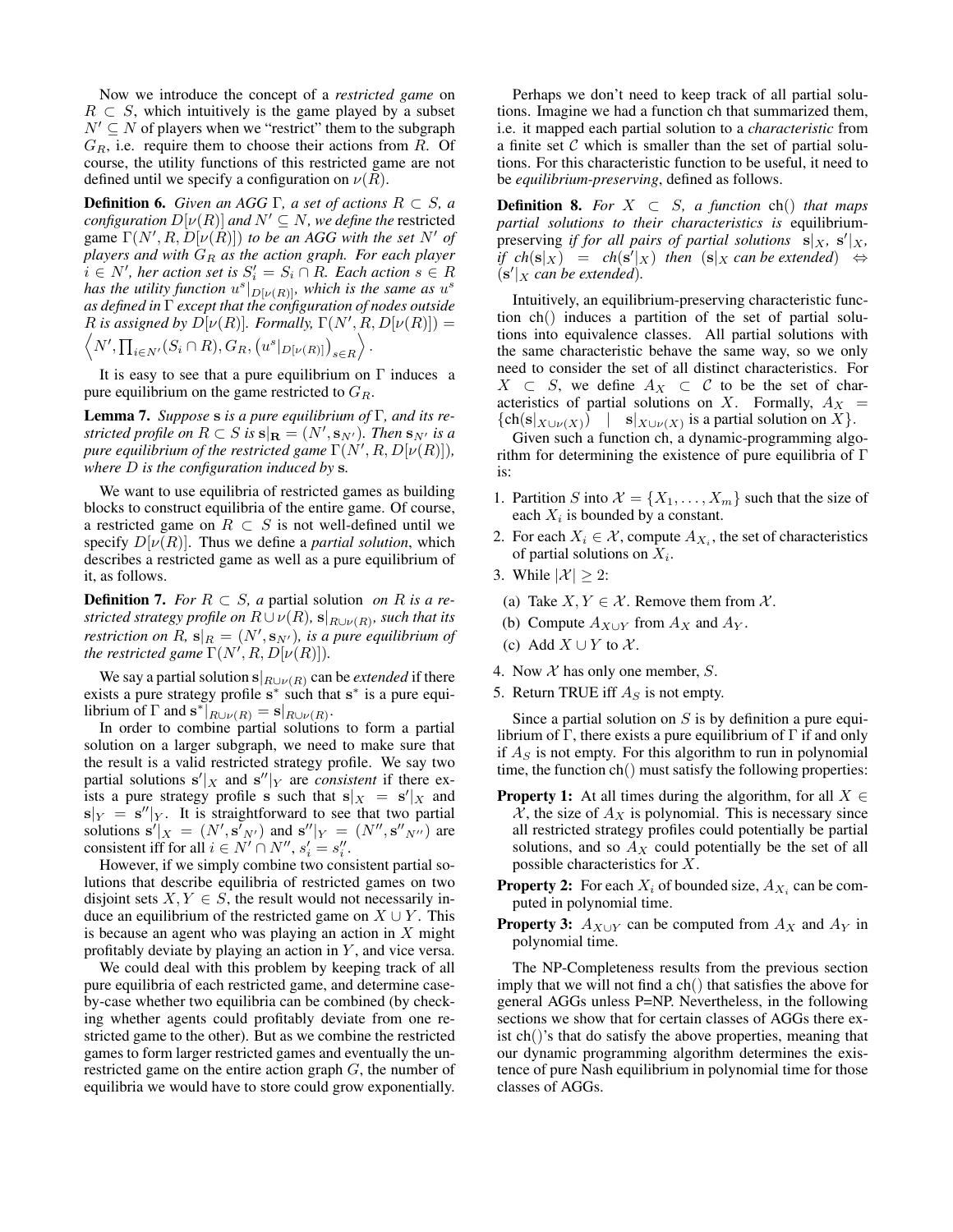# Symmetric AGGs

Now we focus on applying our dynamic programming approach to symmetric AGGs. Since in this case all players have the same action set S, we can identify a symmetric AGG by the tuple  $\langle n, G = (S, E), u \rangle$ . Similarly, given a symmetric AGG Γ,  $X \subset S$ , a configuration  $D[\nu(X)]$  and  $n' \leq n$ , we define the *restricted game*  $\Gamma(n', X, D[\nu(X)])$  =  $\left\langle n',G_{X},\left( u^{x}|_{D[\nu(X)]}\right) _{x\in X}\right\rangle$  . Lemma 3 tells us that we only need to consider configurations instead of strategy profiles. Likewise, for the subgraph restricted to  $X \subset S$ , instead of restricted strategy profiles we only need to consider restricted configurations  $D[X]$ . The following lemma is analogous to Lemma 7.

Lemma 8. *If* D<sup>∗</sup> *is a pure equilibrium of* Γ*, then* D<sup>∗</sup> [X] *is a pure equilibrium of the restricted game*  $\Gamma(\#D^*[X], X, D^*[ \nu(X)] ).$ 

We now adapt the relevant concepts introduced in the previous section to symmetric AGGs, so that we use configurations instead of strategy profiles. A partial solution on  $X \subseteq$ S is a configuration  $D[X \cup \nu(X)]$  such that  $D[X]$  is a pure equilibrium of the restricted game  $\Gamma(\#D[X], X, D[\nu(X)]).$ The following Lemma shows that it is simple to check whether  $D[X]$  and  $D'[Y]$  are consistent.

**Lemma 9.** *Given*  $X, Y \subseteq S$ ,  $D[X]$  *is consistent with*  $D'[Y]$ *iff*

*1. for all*  $s \in X \cap Y$ ,  $D[s] = D'[s]$ , and

2. Let  $n' = \#D[X] + \#D'[Y \setminus X]$ , then  $n' \leq n$ . Further*more, if*  $X \cup Y = S$  *then*  $n' = n$ *.* 

For two configurations  $D[X], D'[Y]$  that are consistent with each other, we define  $D[X] \cup D'[Y]$  to be the (unique) configuration on  $X \cup Y$  that is consistent with both  $D[X]$ and  $\overline{D}^{\prime}[Y]$ .

Recall that a partial solution on  $X$  can be combined with a partial solution on Y to form a partial solution on  $X \cup Y$ if they are consistent, and if no player who plays an action in  $X$  can profitably deviate to an action in  $Y$  and vice versa.

Definition 9. *Given a restricted game* Γ' *and an equilibrium*  $D^*$  *of*  $\Gamma'$ *, the* worst current utility  $WCU(D^*, \Gamma')$  *is the utility of the worst-off player, or* ∞ *if* Γ <sup>0</sup> *has 0 players. The* best entrance utility *BEU*(D<sup>∗</sup> , Γ 0 ) *is the best payoff a player cutside of* Γ' can get by playing an action in Γ', assuming *the current players in*  $\Gamma'$  *play*  $D^*$ *. If*  $\Gamma'$  *already has all n*  $plays, BEU(D^*, \Gamma') = -\infty.$ 

We observe that since all agents in a symmetric game are identical, to check whether agents could profitably deviate from one restricted game Γ' currently in equilibrium  $D'$  to another restricted game  $\Gamma''$  in equilibrium  $D''$ , we just need to check whether  $WCU(D', \Gamma')$  is greater than BEU( $D''$ ,  $\Gamma''$ ). In other words,  $\text{WCU}(D', \Gamma')$  and  $BEU(D', \Gamma')$  can be used as sufficient statistics for checking existence of profitable deviations out of and into restricted game  $\Gamma'$ . This allows us to use the following characteristic function.

Lemma 10. *Consider the characteristic function ch that maps a partial solution*  $D[X\cup \nu(X)]$  *to ch*( $D[X\cup \nu(X)]$ ) =

 $(D[\rho(X)], \#D[X], WCU(D[X], \Gamma'), BEU(D[X], \Gamma'))$ where  $\Gamma' = \Gamma(\#D[X], X, D[\nu(X)])$ *. Then ch is equilibrium-preserving.*

Intuitively, we need  $#D[X]$  and  $D[\nu(X)]$  to identify the restricted game on  $X$ , so that we can solve the restricted game in polynomial time when  $|X|$  is bounded (Theorem 4). We need  $D[\rho(X)]$  and  $\#D[X]$  to check if the partial solutions on  $X$  with this characteristic are consistent with partial solutions on another subgraph. Finally we need WCU and BEU to check whether agents can profitably deviate into or out of the restricted game  $\Gamma'$ .

The following lemma shows how sets of characteristics from two disjoint subsets of S can be combined together.

**Lemma 11.** Suppose  $X'$  and  $X''$  are disjoint subsets of *S, and*  $X' \cup X'' = X$ *. For all*  $D[\rho(X)]$ *,*  $B \leq n$ *, and*  $U_c, U_e \in \mathcal{U}$ ,  $(D[\rho(X)], B, U_c, U_e) \in A_X$  *iff there exists some*  $D'[\rho(X')]$ ,  $D''[\rho(X'')]$ ,  $B', B'' \leq B$ , and  $U'_c, U''_c, U''_e, U''_e \in \mathcal{U}$  such that

- *1.*  $(D'[\rho(X')], B', U'_{c}, U'_{e}) \in A_{X'}$ ,
- 2.  $(D''[\rho(X'')]$ ,  $B'', \check{U}''_c, \check{U}''_e) \in A_{X''},$
- *3.*  $D'[\rho(X')]$  *is consistent with*  $D''[\rho(X'')]$ *,*
- *4.*  $D[\rho(X)]$  *is consistent with*  $D'[\rho(X')] \cup D''[\rho(X'')],$
- *5.*  $B = B' + B''$ ,
- 6.  $U_c = \min\{U'_c, U''_c\}$ , and  $U_e = \max\{U'_e, U''_e\}$ ,

7. 
$$
U_c' \geq U_e''
$$
, and  $U_c'' \geq U_e'$ .

Let us now consider the size of  $A_X$ . Since  $WCU(D', \Gamma'), BEU(D', \Gamma') \in \mathcal{U}$  for all D' and  $\Gamma'$ , each has at most  $|U| \leq ||\Gamma||$  distinct values. Also  $\#D[X] \in \{0, \ldots, n\}$  by definition. Furthermore,  $\rho(X) \subseteq$  $X \cup \nu(X)$ . So the number of distinct characteristics  $(D[\rho(X)], \#D[X], \text{WCU}(D[X], \Gamma'), \text{BEU}(D[X], \Gamma'))$  can be much smaller than the number of corresponding partial solutions  $D[X \cup \nu(X)]$ , especially if  $|\rho(X)| \ll |X \cup \nu(X)|$ . However, as X gets larger  $\rho(X)$  could also grow.  $|\nu(X)|$  is  $|X|\mathcal{I}$  in the worst case, so the number of possible configurations over  $\nu(X)$  is superpolynomial in  $||\Gamma||$  in the worst case. Since  $A_X$  could potentially include every distinct tuple  $(D[\rho(X)], B, U_c, U_e)$ , the size of  $A_X$  is superpolynomial in the worst case. Indeed, Theorem 2 showed that we will not find a poly-time algorithm for general symmetric AGGs unless  $P = NP$ . However, if the action graph G has certain structure and we could combine the restricted games in a way such that  $|\rho(X)|$  remains small as X grows, then  $\forall X, |A_X|$  would remain polynomial in  $||\Gamma||$ , and our algorithm would run in polynomial time.

#### Action Graphs with Bounded Treewidth

One way to characterize this kind of structure is the concept of treewidth, introduced by Robertson & Seymour (1986).

Given  $G = (S, E)$ , define  $\mathcal{H}(G)$  to be the hypergraph  $(S, \mathcal{E})$  with  $\mathcal{E} = \{\{s\} \cup \nu(s) | s \in S\}$ . In other words, for each action  $s \in S$ , there is a hyperedge containing s and its neighbors. Duplicate hyperedges are removed.

Let  $G'$  be the *primal graph* of the hypergraph  $\mathcal{H}(G)$ .  $G'$ is a undirected graph on the same set of vertices, and there is an edge between two nodes if they are in some hyperedge in  $\mathcal{H}(G)$ .  $G' = (S, \{\{u, v\} | \exists h \in \mathcal{E} \text{ such that } u, v \in h\}).$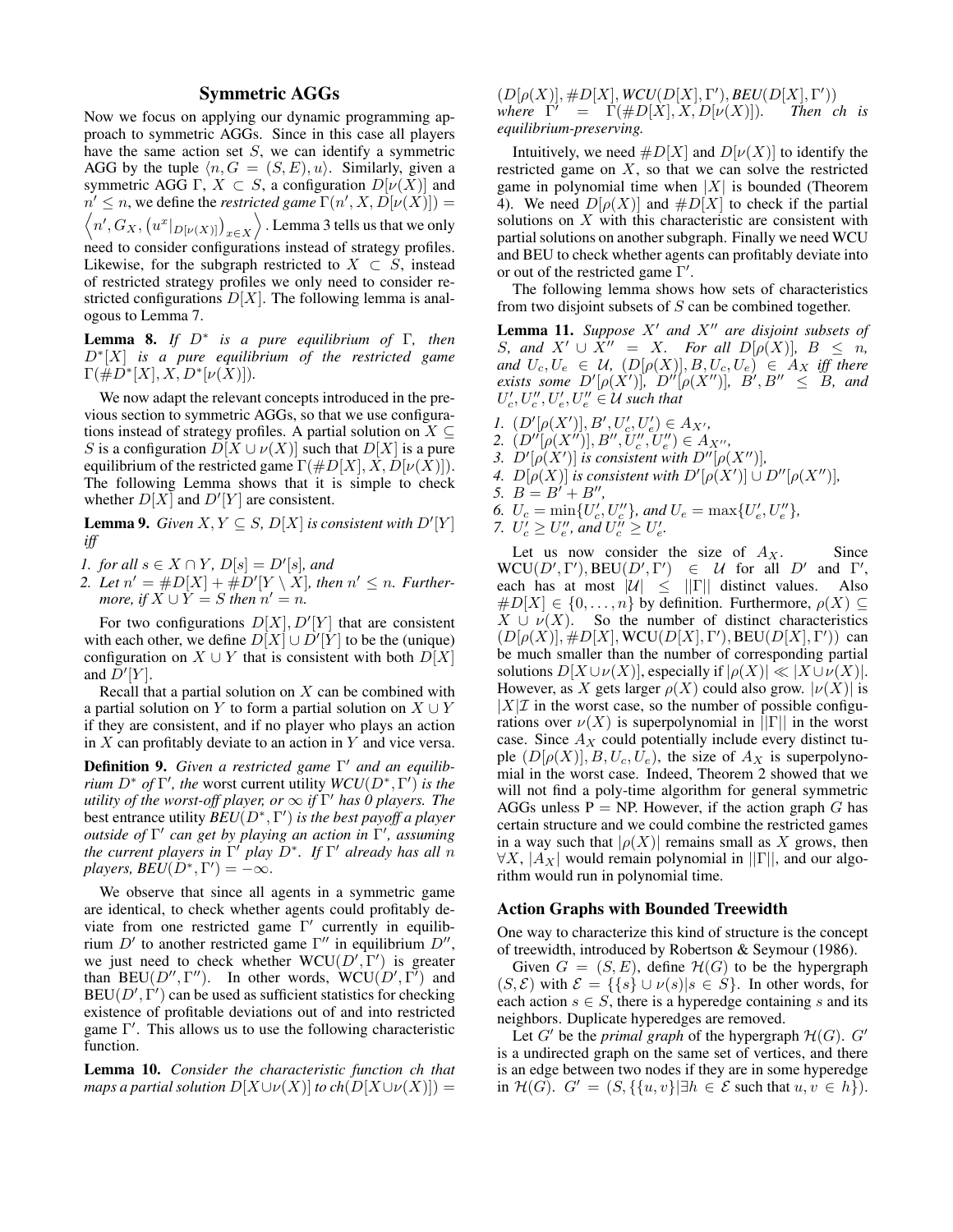



Figure 2: An action graph.

Figure 3: The primal graph.



Figure 4: Tree decomposition of Figure 3.

Thus for each  $s \in S$ , s and its neighbors in G form a clique in  $G'$ . In the Bayes net literature  $G'$  is also known as the *moral graph* of G. For example, Figure 2 shows the action graph G of a symmetric AGG. Its hypergraph  $H(G)$  has the same set of vertices and the hyperedges  $\{A, B\}, \{A, B, C\},\$  $\{D, E\}, \{C, D, E\}, \{F, G\}, \{C, F, G\}, \text{and } \{B, C, D, E\}.$ Figure 3 shows  $G$ 's primal graph  $G'$ .

Definition 10. *A* tree decomposition *of an undirected graph*  $G' = (V, E)$  *is a pair*  $(\mathcal{X}, T)$  *with*  $T = (I, F)$  *a tree (where* I *and* F *are the nodes and edges of the tree respectively),* and  $\mathcal{X} = \{X_i | i \in I\}$  a family of subsets of  $V$ , one for each *node of* T*, such that*

- $\bigcup_{i\in I} X_i = V,$
- *for all edges*  $\{v, w\} \in E$  *there exists an*  $i \in I$  *with*  $v \in X_i$  $and w \in X_i$ *, and*
- *for all*  $i, j, k \in I$ *: if*  $j$  *is on the path from*  $i$  *to*  $k$  *in*  $T$ *, then*  $X_i \cap X_k \subseteq X_j$ .

*The* width *of a tree decomposition is*  $\max_{i \in I} |X_i| - 1$ *. The* treewidth  $tw(G')$  of a graph  $G'$  is the minimum width over *all tree decompositions of*  $G'$ *.* 

Let  $({X_i | i \in I}, T = (I, F))$  be a tree decomposition of the primal graph  $G'$ , with width w. Figure 4 shows a tree decomposition of the primal graph  $G'$  from Figure 3. Each node  $i \in I$  of the tree is labeled with  $X_i$ .

Let the treewidth  $tw(\Gamma)$  of an AGG  $\Gamma$  be the treewidth of  $und(G)$ , the undirected version of its action graph G (excluding self-edges). Then  $tw(\Gamma) \leq tw(G')$  because the nodes in the two graphs are the same, and the set of edges of  $und(G)$  is a subset of the set of edges of  $G'$ . Our algorithm in this subsection is based on a tree decomposition of the primal graph  $G'$ , and its running time directly depends on  $tw(G')$ . Nevertheless, in Theorem 15 we will link the complexity of our algorithm with  $tw(\Gamma)$ .

The following is a well-known property of tree decompositions.

**Lemma 12** (e.g. Kloks (1994)). If X is a clique in  $G'$ , then  $\exists i \in I$  such that  $X \subseteq X_i$ .

Since s and its neighbors in  $G$  form a clique in  $G'$ , this implies that for all  $s \in S$ ,  $\exists i \in I$  such that  $\{s\} \cup \nu(s) \subseteq X_i$ . Assign each  $s \in S$  to such a node i of the tree. Let  $R_i$  be the set of actions assigned to  $i \in I$ . Then  $R_i \cup \nu(R_i) \subseteq X_i$ and  $\{R_i | i \in I\}$  is a partition of S. Intuitively, this is why we work with a tree decomposition on the primal graph  $G'$ instead of a tree decomposition on the action graph: a tree decomposition on  $G'$  guarantees that we are able to partition S into  $\{R_i | i \in I\}$  such that for each  $R_i$ , all actions that affect the restricted game on  $R_i$  are associated with the node  $i$  of the tree decomposition. For our tree decomposition in Figure 4,  $R_1 = \{A, B\}$ ,  $R_2 = \{C\}$ ,  $R_3 = \{D, E\}$  and  $R_4 = \{F, G\}.$ 

Pick an arbitrary node  $r \in I$  to be the root of T. We say node  $j$  is a descendant of node  $i$  (equivalently  $i$  is an ancestor of j) if i is on the path from r to j. Define  $Y_i = \{v \in R_i | j =$ *i* or *j* is a descendant of *i*}. Then  $Y_r \equiv S$ . Intuitively, when we combine the restricted games associated with node  $i$  and its descendants in  $T$ , we would get a restricted game on  $Y_i$ . For each node  $i \in I$  with children  $c_1, \ldots, c_m \in I$ , for each  $j \leq m$ , define  $Z_{i,j} = R_i \cup Y_{c_1} \cup \ldots \cup Y_{c_j}$ . This implies that  $Z_{i,m} \equiv Y_i$ . For our tree decomposition in Figure 4, if we let node 1 to the the root, then  $Y_3 = R_3$ ,  $Y_4 = R_4$ ,  $Y_2 = R_2 \cup R_3 \cup R_4 = \{C, D, E, F, G\}$ , and  $Y_1 = S$ . Since node 2 has two children  $c_1 = 3$  and  $c_2 = 4$ , then  $Z_{2,1} = R_2 \cup Y_3 = \{C, D, E\}$  and  $Z_{2,2} = Y_2$ .

**Lemma 13.** *For all*  $i \in I$ *, the following holds in the action*  $graph G: \rho(Y_i) \subseteq X_i$ .

The fact that  $D[X_i]$  contains at least as much information as  $D[\rho(Y_i)]$ , together with Lemma 10, implies that the characteristic function  $ch(D[Y_i \cup \nu(Y_i)])$  $(D[X_i], \# D[Y_i], \text{WCU}(D[Y_i], \Gamma'), \text{BEU}(D[Y_i], \Gamma'))$  is equilibrium-preserving. This is the characteristic function we use. We adapt our dynamic programming algorithm in the previous section so that  $\{R_i | i \in I\}$  is the initial partition of S, and the order in which the partitions are combined is "guided" by the tree decomposition, from the leafs to the root.

- 1. For each  $R_i$ , compute  $A_{R_i}$ . This can be done by enumerating all possible configurations  $D[X_i]$  and keeping ones that constitutes a pure equilibrium of the restricted game on  $R_i$ .
- 2. Initialize the set  $Done \subseteq S$  to contain the leaves of the tree T.
- 3. While  $\exists i \in I \setminus Done$  such that  $\{j | j$  is a child of  $v\}$  ⊆ Done:
	- (a) Let  $A_{Z_{i,0}} := A_{R_i}$
- (b) Let  $c_1, \ldots, c_m$  be the children of *i*.
- (c) For  $j = 1$  to m, let

$$
A_{Z_{i,j}} := \{ (D[X_i], B + B', \min\{U_c, U'_c\}, \max\{U_e, U'_e\})
$$
  
\n
$$
|(D[X_i], B, U_c, U_e) \in A_{Z_{i,j-1}},
$$
  
\n
$$
(D'[X_{c_j}], B', U'_c, U'_e) \in A_{Y_{c_j}},
$$
  
\n
$$
D[X_i] \text{ and } D'[X_{c_j}] \text{ are consistent,}
$$
  
\n
$$
B + B' \le n,
$$
  
\n
$$
B + B' = n \text{ if } (i = r \text{ and } j = m)
$$
  
\n
$$
U_c \ge U'_e, U'_c \ge U_e \}
$$